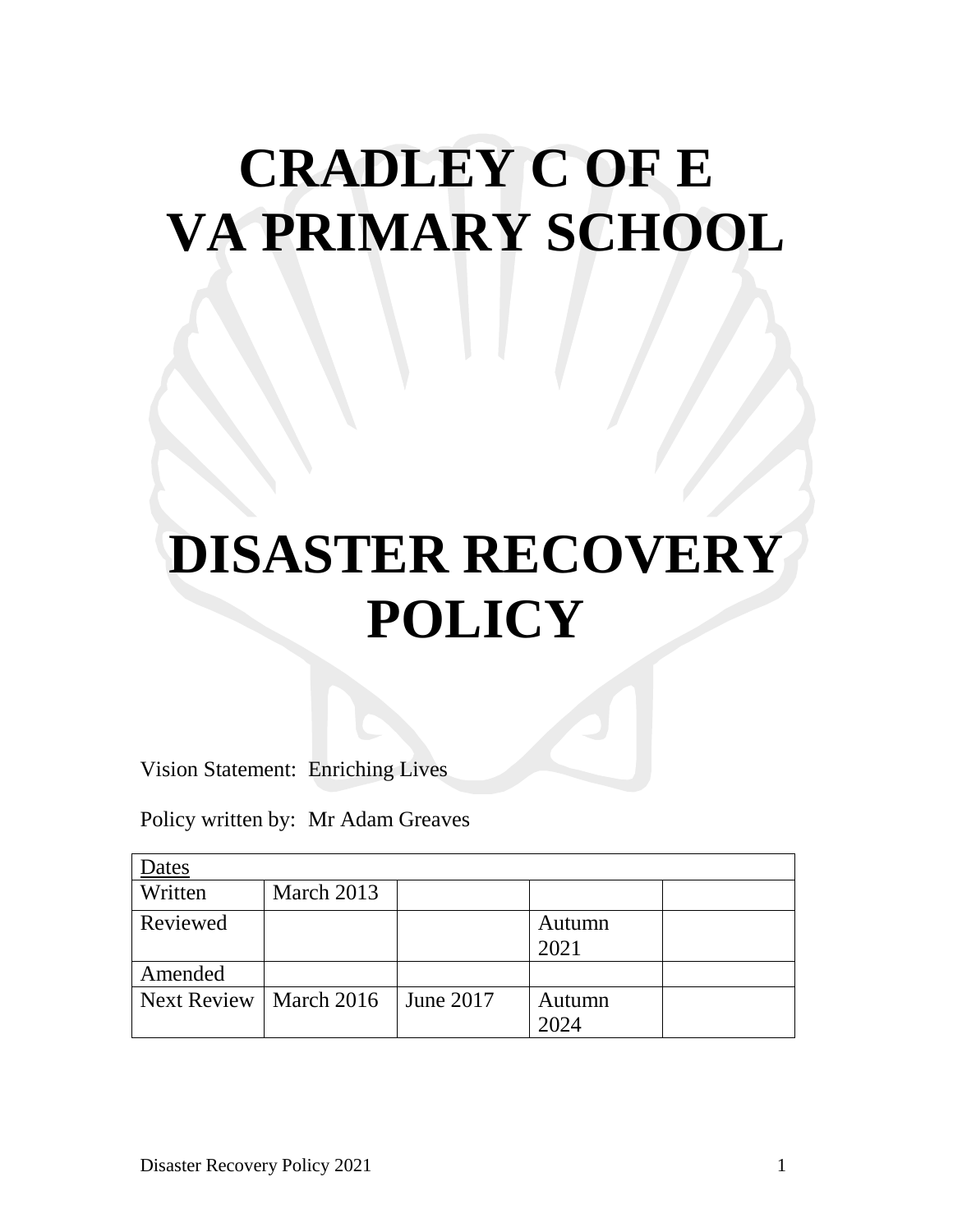## **CRADLEY C of E VA PRIMARY SCHOOL**

#### **1, Purpose of Disaster Recovery Plan**

- **1.1,** Cradley CE Primary School is committed to ensuring that, in the event of a major emergency or incident, the school will provide an effective emergency response to minimise the impact of the emergency and ensure the wellbeing and safety of all children and adults in the school's care.
- **1.2,** This plan will be supported by existing emergency response arrangements with the Local Authority, the emergency services and the local authority emergency planning team.

#### **2, Definition**

- **2.1,** An emergency incident or crisis can be clarified as an unexpected event which affects the school community, and which causes disruption on a scale, which is beyond the normal coping capability of the school.
- **2.2,** The emergency incident may involve significant threat, damage or injury to property and individuals, and may have a long term impact on pupils, staff, governors and parents.
- **2.3,** The following are examples of emergency incidents that may impact on the school and require activation of this disaster recovery plan;
	- Fire or flood to buildings and contents
	- Death, accident or assault to members of staff or pupils
	- Natural major emergency incident within the local community
	- $\bullet$  Missing person(s)/abductions
- **2.4,** The Disaster Recovery Plan cannot list each type of emergency situation but will provide a framework for emergency response that can be used in most emergency situations.
- **2.5,** It is important that the Disaster Recovery Policy is understood by those with responsibility for implementation and activated immediately and effectively.

#### **3, Aims of the Disaster Recovery Policy**

**3.1,** To provide effective emergency response arrangements that will ensure the well being and safety of all children and adults in the care of the school.

#### **4, Objectives of the Disaster Recovery Policy**

**4.1,** The following objectives form the key components of effective Disaster Recovery;

Disaster Recovery Policy 2021 2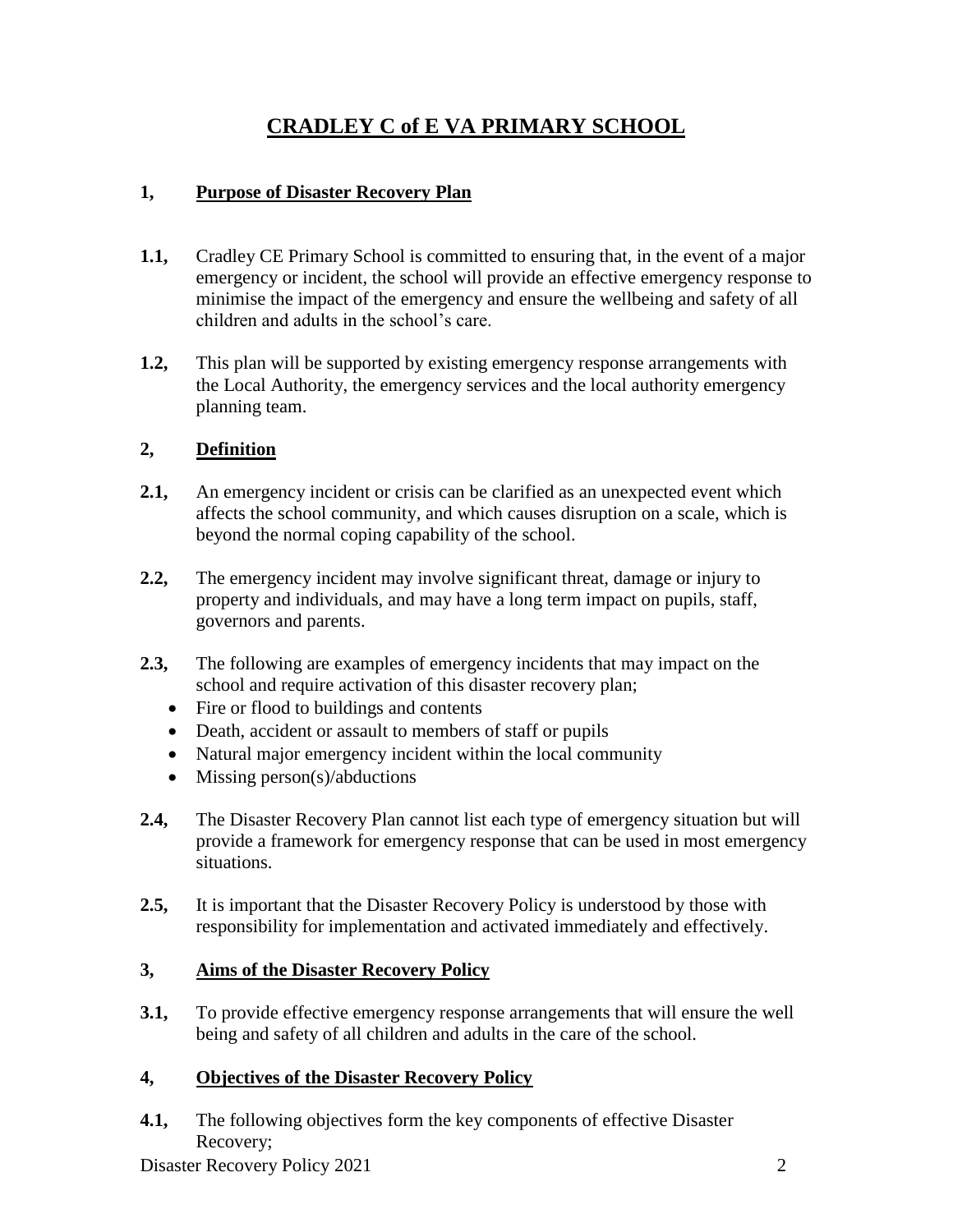- Establish an effective framework of emergency response
- Ensure that the emergency incident is communicated quickly and clearly to supporting agencies and partners, enabling support arrangements to be rapidly activated.
- Maintain high standards of welfare and duty of care arrangements for pupils, staff and carers
- Ensure that actions and decision making during the emergency incident are properly recorded
- To minimise educational and administrative disruption within school
- To facilitate the return to normal working arrangements at the earliest time.

#### **5, Roles and Responsibilities Check List**

#### **5.1, Headteacher**

- Assess the information and the situation
- Instruct the school secretary/bursar to request the appropriate emergency services
- Activate the disaster Recovery Policy
- Advise the school secretary/bursar to activate the School Emergency Response Team (SERT)
- Commence log of all actions and decisions
- Ensure safety/welfare of pupils and all adults in the care of the school
- Advise the Local Authority/Associates/Nick O'Sullivan
- Alternatively contact the Herefordshire Council Emergency Planning Team
- Decide whether to keep pupils in classrooms and safe areas or consider evacuation.
- Consider evacuation of the school to the designated evacuation points
- Consider evacuation of the school to the designated back up location
- Consider activating school closure arrangements
- Identify any pupils or adults needing specific support
- Ensure that the SERT are effectively carrying out their designated roles and responsibilities.
- Ensure that the school emergency grab bag has been collected
- Liaise with emergency services
- Consider emergency roll call of all pupils and adults in the care of the school
- Ensure all media enquiries are passed to the LA
- Ensure Chair of Governors is kept informed of situation and emergency response arrangements
- Prepare information/advice for parents, website, SMS notices etc
- Call meetings of the SERT as required and ensure that the SERT and LA receive regular situation updates
- Consider arrangements to assist the school in making a speedy return to normal functions
- Ensure insurance providers have been contacted

#### **5.2, School Secretary/Bursar**

- Request the attendance of the emergency services as directed by the Headteacher
- Assist and support the Headteacher to activate the Disaster Recovery Plan
- Obtain as much information as possible from the Headteacher about the situation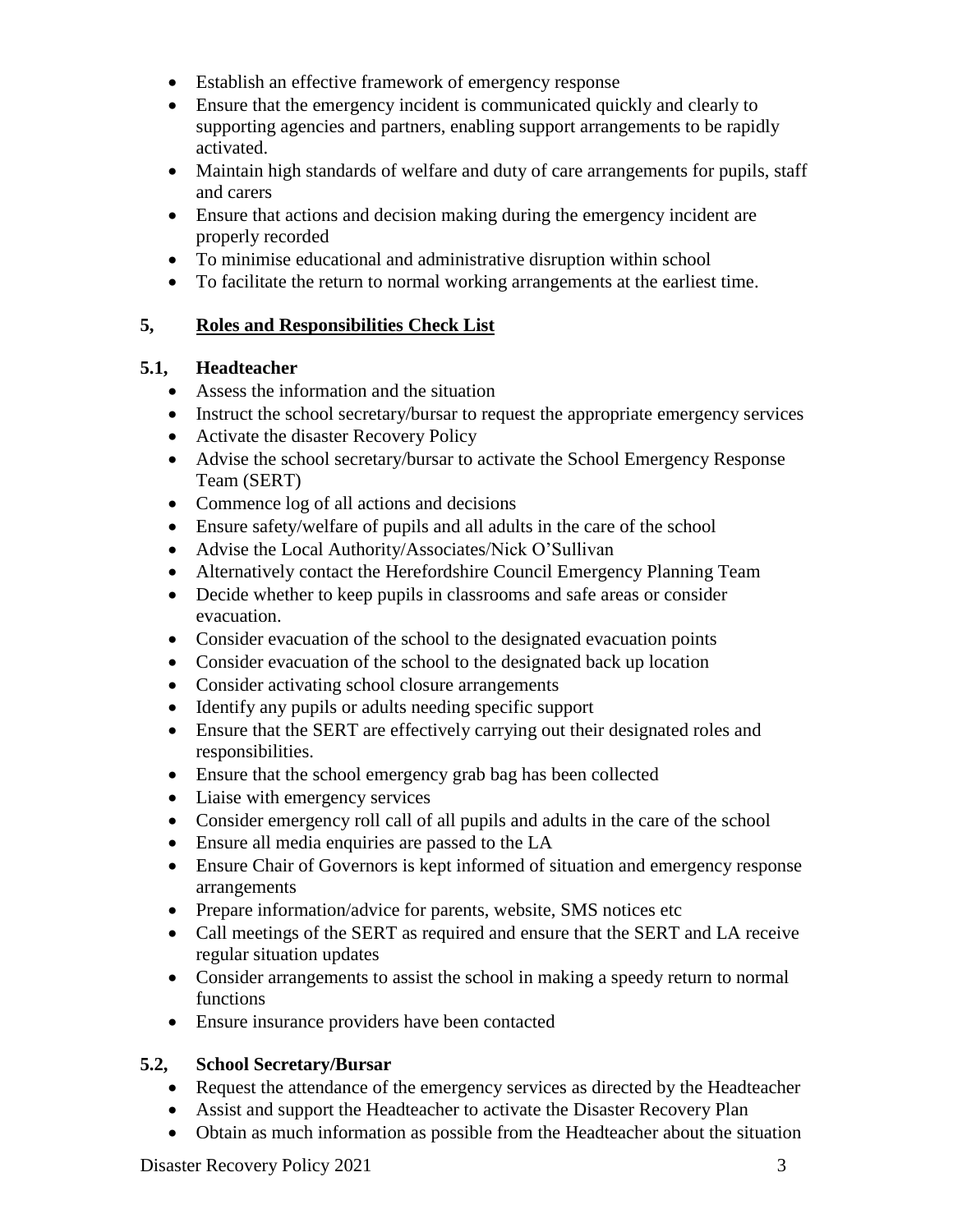- Commence a log of all actions and decisions
- Ensure that all staff are aware that you are carrying out your designated roles and responsibilities as a member of SERT.
- Contact all members of the SERT and request that they carry out their roles and responsibilities as described in the Disaster Recovery Policy.
- Identify room for the SERT to work from, where appropriate
- Advise the Headteacher if any member of the SERT is unavailable, and cannot carry out their roles and responsibilities. Identify a substitute.
- Ensures copies of the Disaster Recovery Plan are available for the SERT
- Access and retain the Emergency Grab Bag
- Ensure that pupil records and registers are available
- Ensure that pupil medical records are available
- Highlight to the SERT any pupils that may need specific support
- Ensure that parent/carer records and contact details are available
- Ensure that staff records and contact numbers are available
- Ensure that the staff, visitor and pupil signing in/out books are available
- Ensure that the Headteacher is advised of all media requests
- Assist the Headteacher in providing consistent advice/information to parents
- Where possible cancel any planned visitors to the school
- Advise service providers of the interruption to the normal arrangements for provision of goods and services to the school (Catering, transport etc)
- Attend meetings of the SERT as required, and ensure that you receive regular situation updates
- Consider arrangements to assist the school in making a speedy return to normal functions

#### **5.3, Deputy Headteacher**

- Assist and support the Headteacher to activate the Disaster Recovery Policy
- Ensure that all staff are aware that you are carrying out your designated roles and responsibilities as a member of SERT
- Obtain as much information as possible from the Headteacher about the situation
- Commence a log of all actions and decisions
- Lead arrangements to ensure safety/welfare of pupils and adults in the care of the school
- Lead and direct all school staff to support decisions taken by the Headteacher and seek advice from the Headteacher on whether to keep pupils in classrooms and safe areas or to consider evacuation
- If directed; make arrangements for the evacuation of the school to designated evacuation points
- If directed; make arrangements for the evacuation of the school to the designated back up location
- If directed: make arrangements to activate closure arrangements
- Identify any pupils or adults requiring support
- Carry out emergency roll call of all pupils and adults in the care of the school
- Keep staff, and if appropriate pupils informed of the situation
- Ensure that the Headteacher is advised of all media requests
- Assist the Headteacher in providing consistent advice/information to the parents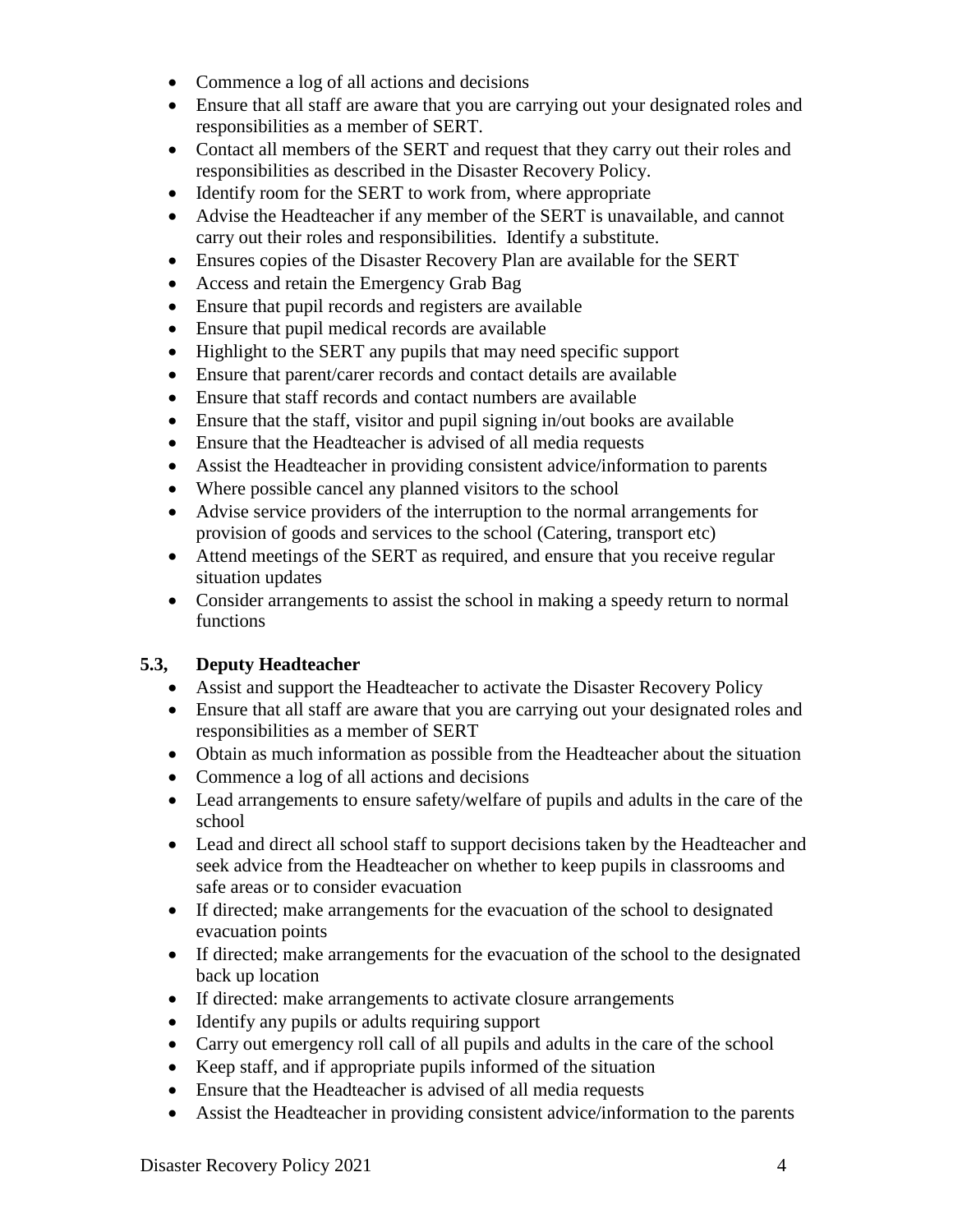- Attend meetings of the SERT as appropriate, and ensure that you receive regular updates
- Consider arrangements to assist the School in making a speedy return to normal functions

#### **5.4, Cleaner in Charge**

- Assist and support the Headteacher to activate the Disaster Recovery Policy
- Obtain as much information as possible from Secretary/Bursar about the situation
- Commence a log of all actions and decisions
- Ensure that all staff are aware that you are carrying out your designates roles and responsibilities as a member of SERT
- Ensure that all emergency services are able to get to the scene of the incident quickly and without obstruction
- Ensure that all building and gate keys are available if required. If required immobilise utility supplies
- If required assist with evacuation
- Be available to liaise with the emergency services and Headteacher
- Ensure the Headteacher is advised of all media requests
- Attend meetings of the SERT as required and ensure that you receive regular situation updates
- Consider arrangements to assist the school in making a speedy return to normal functions

#### **5.5, Chair of Governors**

- Assist and support the Headteacher to activate the Disaster Recovery Policy
- Ensure that all staff are aware that you are carrying out your designated roles and responsibilities as a member of SERT
- Obtain as much information as possible from the Headteacher about the situation
- Commence a log of all actions and decisions
- Assist the Headteacher in providing consistent advice/information to parents
- Attend meetings of SERT as required, and ensure that you receive regular situation updates
- Consider arrangements to assist the school in making a speedy return to normal functions

#### **5.6, Local Authority/SLA providers**

- Assist and support the Headteacher to activate the Disaster Recovery Policy
- Obtain as much information as possible from the Headteacher about the situation
- Commence a log of all actions and decisions
- Provide advice and support to the Headteacher to ensure safety/welfare of pupils and adults in the care of the school
- Ensure that Herefordshire Council Emergency Planning Team is advised of the situation and provided with updates
- Request additional support from emergency planning as required
- Assist the Headteacher with media requests
- Assist the Headteacher in providing consistent advice/information to parents
- Attend meetings of the SERT as required and receive regular situation updates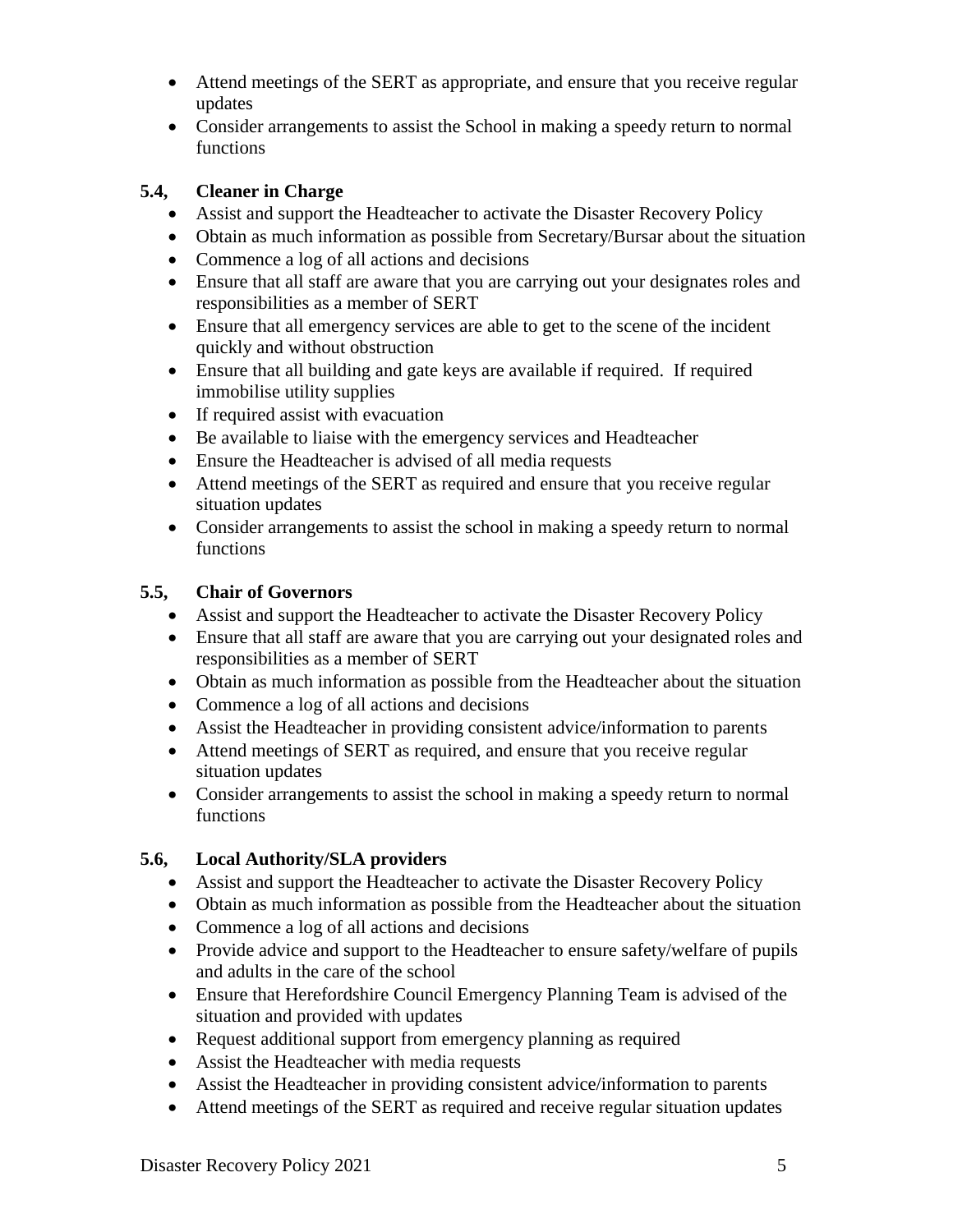Consider arrangements to assist the school in making a speedy return to normal functions

#### **5.7, Hereford Council Emergency Planning Team**

- Assist with co-ordinating the Emergency response
- Liaise with the emergency services
- Assist the Headteacher and LA/SLA providers with arrangements to ensure the safety and welfare of pupils and adults in the care of the school
- Activate multi agency communication and response arrangements
- Assist with the provision of shelter, food and transport
- Assist with co-ordinating the media response to ensure continuity of advice and information
- Consider arrangements to assist the school in making a speedy return to normal functions

#### **6, School Emergency Grab Bag**

- **6.1,** The school emergency grab bag is located in the school office
- **6.2,** The grab bag will be maintained by the School Secretary and retained by the School secretary/Bursar in the event of the Disaster Recovery Policy being activated.
- **6.3,** Contents of the grab bag are:
	- Disaster Recovery Policy
	- Map of school
	- Pupil records names, addresses, contact numbers
	- Pupil medical records
	- Staff contact details names, addresses, contact details and next of kin
	- Governing Body contact details
	- Emergency contact numbers
	- Utilities contact details
	- Catering contact details
	- Building and Gate keys
	- Alarm arrangements
	- Details of evacuation locations
	- Torch

#### **7, School Utility and Other Services**

**7.1,** Utility Location Switch off arrangements Gas = meter box at the end of the footpath in meet and greet Electricity – cleaning cupboard, hall store, kitchen store and the boiler house.

#### **8, School Alarm**

**8.1,** The alarm is located in the entrance way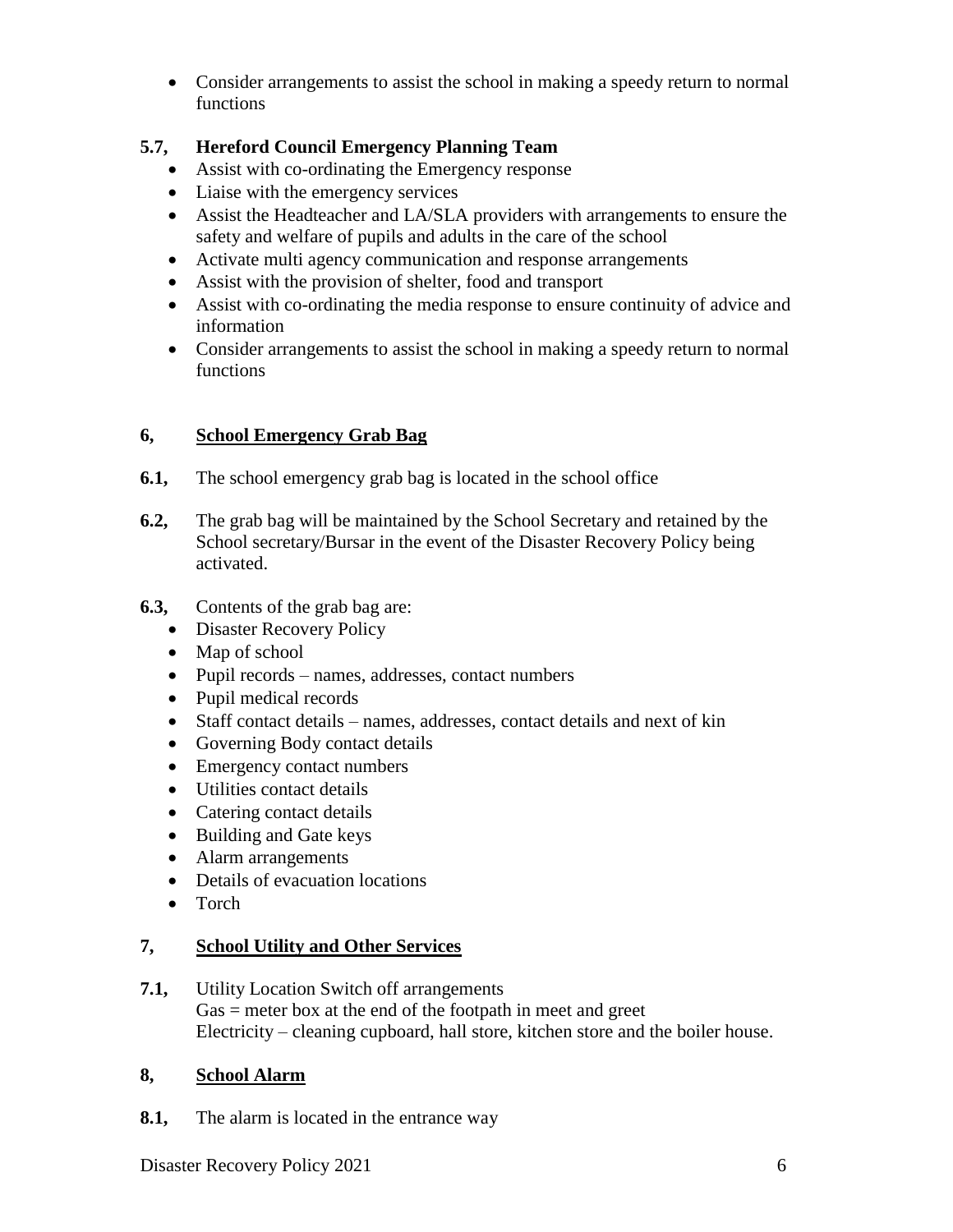#### **9, Evacuation**

- **9.1,** The main evacuation point is the school field
- **9.2,** In the event of danger to the rear of the school buildings then evacuation point is the school playground or grass to side of staff car park.

#### **10, Media**

- **10.1,** The Headteacher or other nominated person will speak to the media
- **10.2,** All media requests will be forwarded to the LA and the media team for a coordinated and agreed response. All local and most national media organisations are fully aware of this policy.

#### **11, Existing Policies and Procedure**

- **11.1,** The following existing policies and procedures support the Disaster Recovery Policy;
	- Accident reporting procedures
	- Risk assessments
	- Health and Safety Policy
	- Asbestos Register
	- Fire procedures

#### **12, Useful Phone Numbers and Links**

- Gas WMS -01743 231101 Transco 0800 111999
- Electric WMS 01743 231101 Western Energy 0800 3281111
- Water 0800 0520130
- Fire Alarm Ian Bailey 01886 884682
- $\bullet$  Burglar Alarm 24 Seven 01568 615500
- Colin Birks 01584 890293 Mob 07772 790193
- Edutec Joe Langston 07450890110
- Dysons 01684 575673
- Spa Gas 01905 772020
- $\bullet$  Diocesan Office 01432 373330
- $\bullet$  Health & Safety Team 01432 261881 (Council)
- Fire and Heath and Safety Management Nick Mobile: 07557 802110 or nick.osullivan@fandrms.co.uk Office Tel: 01432 367303 Bryan Mobile: 07879 997670 or bryan.morgan@fandrms.co.uk
- Office Tel: 01432 357772